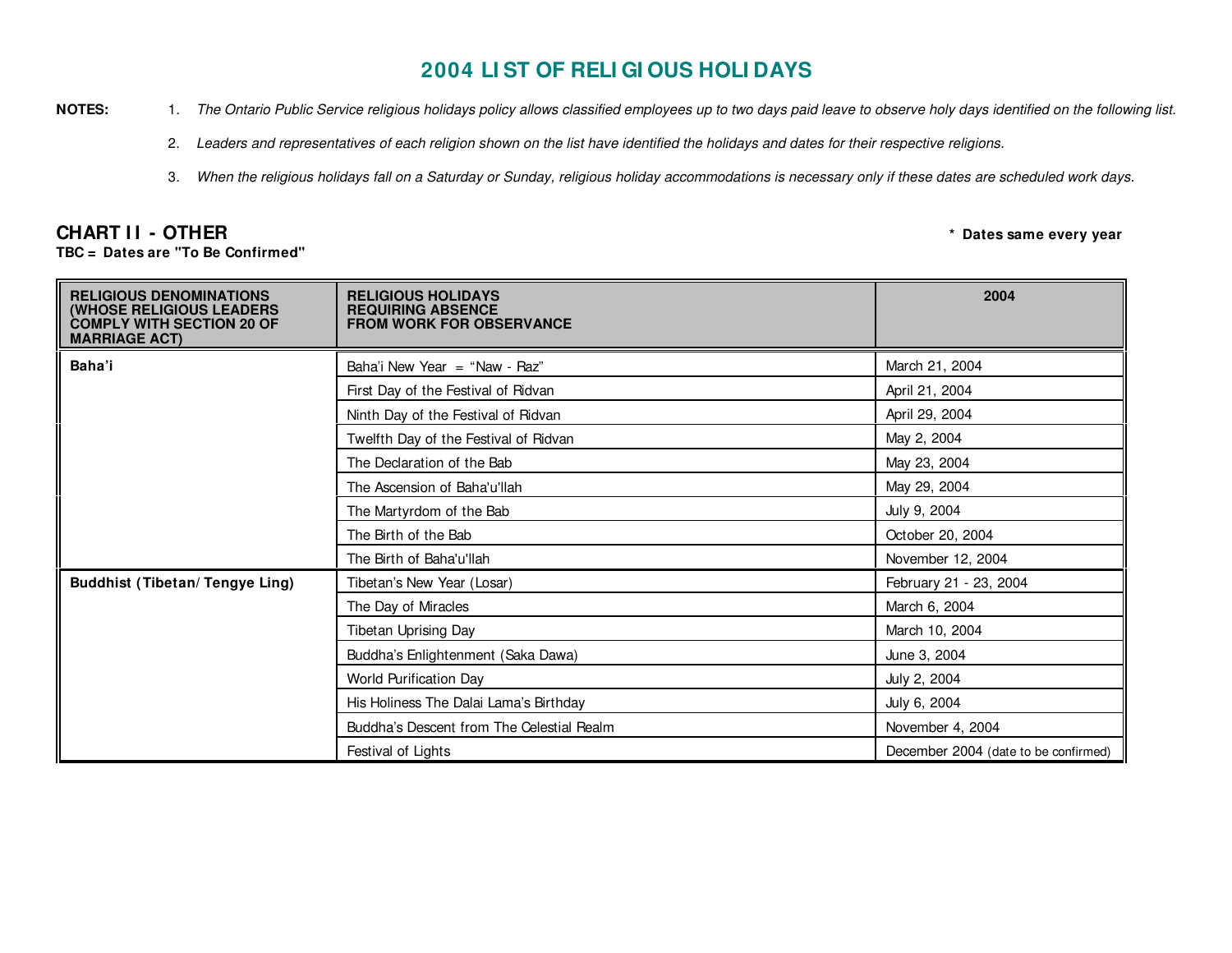| <b>RELIGIOUS DENOMINATIONS</b><br><b>(WHOSE RELIGIOUS LEADERS</b><br><b>COMPLY WITH SECTION 20 OF</b><br><b>MARRIAGE ACT)</b> | <b>RELIGIOUS HOLIDAYS</b><br><b>REQUIRING ABSENCE</b><br><b>FROM WORK FOR OBSERVANCE</b> | 2004                                                  |
|-------------------------------------------------------------------------------------------------------------------------------|------------------------------------------------------------------------------------------|-------------------------------------------------------|
| <b>Buddhist (Hinayana)</b>                                                                                                    | Temple Day (Canada)                                                                      | January 1, 2004                                       |
|                                                                                                                               | <b>Chinese New Year</b>                                                                  | January 22, 2004                                      |
|                                                                                                                               | Saka Day                                                                                 | April 13, 2004                                        |
|                                                                                                                               | Buddha's Day Birth, Enlightenment and Passing Away of Buddha                             | May 4, 2004                                           |
|                                                                                                                               | Dhamma Cakka Day (Invitation for Vassa, the Three Months Rainy Retreat                   | July 2, 2004                                          |
|                                                                                                                               | Pavarana Day Ending of Vassa, The Rainy Retreat                                          | October 27, 2004                                      |
| <b>Buddhist (Mahayana)</b>                                                                                                    | Buddha's Parnirvana                                                                      | March 15, 2004                                        |
| Note: In the Western world, festivals are generally                                                                           | Buddha's Birthday                                                                        | May 26, 2004                                          |
| celebrated on the Sunday nearest the actual date.                                                                             | Wesak                                                                                    | June 2, 2004                                          |
|                                                                                                                               | Ullambana (Ancestor's Day)                                                               | August 30, 2004                                       |
|                                                                                                                               | Buddha's Enlightenment Day                                                               | December 8, 2004                                      |
|                                                                                                                               | Buddha's Enlightenment (Mahayana)                                                        | January 17, 2005                                      |
| <b>Church of Scientology</b>                                                                                                  | Birthday of Founder, L. Ron Hubbard*                                                     | March 13, 2004, but March 12th<br>would be observance |
| <b>Hindu</b>                                                                                                                  | Putrada Ekadashi                                                                         | January 2, 2004                                       |
| <u>Note</u> : Specific dates may vary year to year based<br>on the solar or lunar calendars. Dates can also                   | Lohri (Punjab)                                                                           | January 13, 2004                                      |
| vary depending on the time differential between                                                                               | Makarasankranti and Thai Pongal                                                          | January 14, 2004                                      |
| Canada and India.                                                                                                             | Vasanta Panchami or Saraswati Puja (N. India)                                            | January 26, 2004                                      |
|                                                                                                                               | Mahasivaratri (Lord Shiva)                                                               | February 18, 2004                                     |
|                                                                                                                               | Holi                                                                                     | March 6, 2004                                         |
|                                                                                                                               | Rama Navami                                                                              | March 29, 2004                                        |
|                                                                                                                               | Guru Purnima                                                                             | July 2, 2004                                          |
|                                                                                                                               | Raksha Bandhan (N. India)                                                                | August 29, 2004                                       |
|                                                                                                                               | Sri Krishna Janam-Ashtmi                                                                 | September 5, 2004                                     |
|                                                                                                                               | Vinayaka Chaturthi for Lord Ganesha                                                      | September 17, 2004                                    |
|                                                                                                                               | Durga Puja (Mahastami)                                                                   | October 20, 2004                                      |
|                                                                                                                               | Vijaya Dasami/Dussera                                                                    | October 22, 2004                                      |
|                                                                                                                               | Karva Chouth                                                                             | October 31, 2004                                      |
|                                                                                                                               | Diwali/Lakshmi Puja                                                                      | November 11, 2004                                     |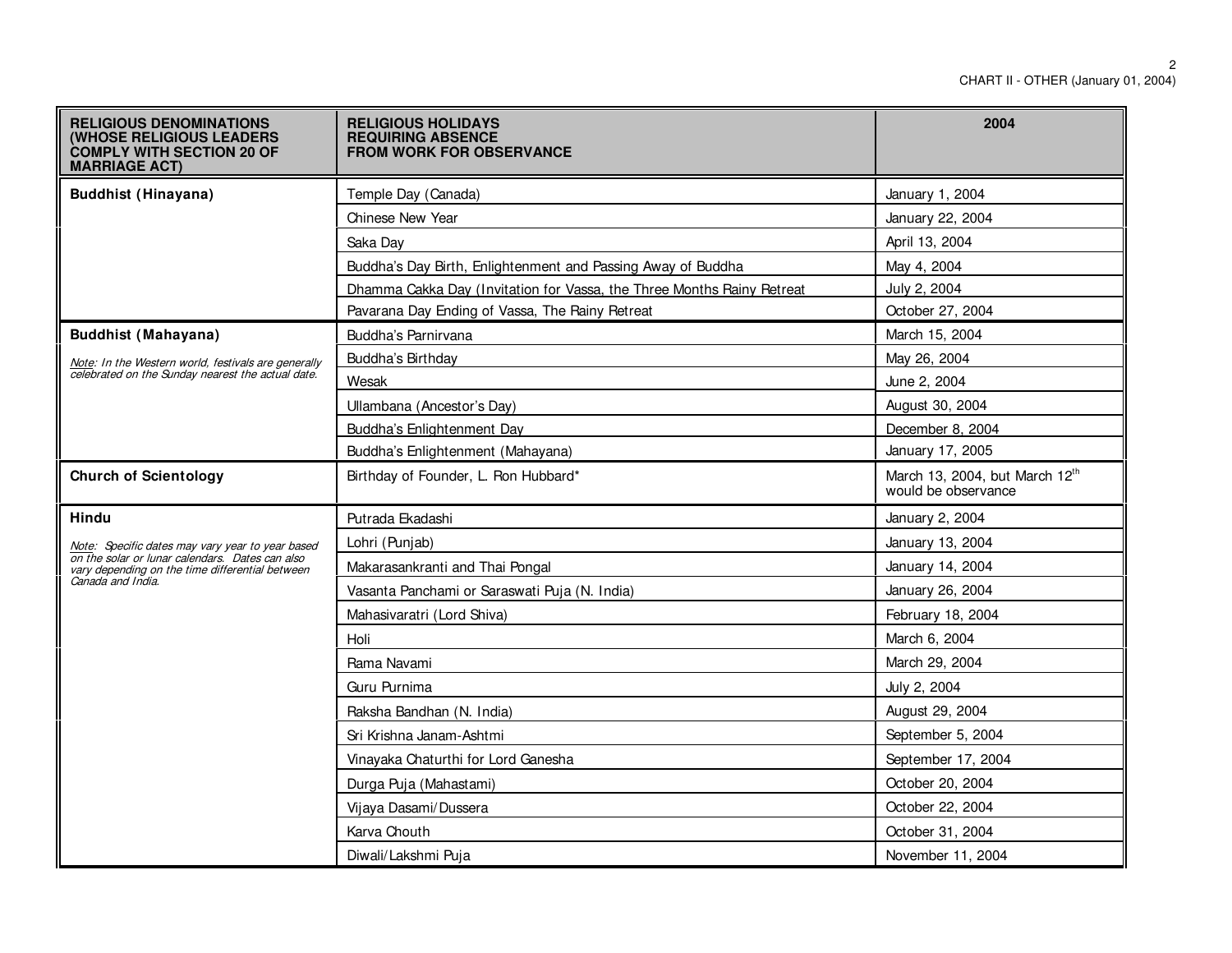| <b>RELIGIOUS DENOMINATIONS</b><br><b>(WHOSE RELIGIOUS LEADERS)</b><br><b>COMPLY WITH SECTION 20 OF</b><br><b>MARRIAGE ACT)</b> | <b>RELIGIOUS HOLIDAYS</b><br><b>REQUIRING ABSENCE</b><br><b>FROM WORK FOR OBSERVANCE</b> | 2004                             |
|--------------------------------------------------------------------------------------------------------------------------------|------------------------------------------------------------------------------------------|----------------------------------|
| Islam: Ahmadiyya Movement in Islam                                                                                             | Eid-ul-Adhia (Festival of Sacrifices - Next Day of the Pilgrimage - Hajj)                | February 1, 2004                 |
| Note: Muslim holidays based on Lunar Calendar<br>and observances may vary by a day before or after                             | Jalsa Salana Canada (Annual Convention)                                                  | July 2 - 4, 2004                 |
| from dates given, depending on the community.<br>Every Friday 12:15 - 2 PM<br>- congregation prayers                           | Jumatul Wida (The last Friday of the month of Ramadan 1420 al-Hijri)                     | November 12, 2004                |
|                                                                                                                                | Eid-ul-Fitr (Conclusion of the month of fasting - Ramadan 1420)                          | November 14, 2004                |
| Islam: Dawoodi Bohora                                                                                                          | Day of Hajj (Day at Arafat)                                                              | January 31, 2004                 |
|                                                                                                                                | Eid-ul-Adha                                                                              | February 1, 2004                 |
|                                                                                                                                | First of Muharram (New Year's Day)                                                       | February 21, 2004                |
|                                                                                                                                | Ashura                                                                                   | March 1, 2004                    |
|                                                                                                                                | Mawlid un-Nabi                                                                           | May 1, 2004                      |
|                                                                                                                                | Mi'raj al-Naby                                                                           | September 11, 2004               |
|                                                                                                                                | Nisf Sha'ban                                                                             | September 29, 2004               |
|                                                                                                                                | First of Ramadan                                                                         | October 14, 2004                 |
|                                                                                                                                | Lailat-ul-Qadr                                                                           | November 5, 2004                 |
|                                                                                                                                | Jum'atul-Wida (Akhar Juma)                                                               | November, 2004 - To be confirmed |
|                                                                                                                                | Eid-ul-Fitr (1st day after Ramadan)                                                      | November 13, 2004                |
| Islam: Shi-'ah                                                                                                                 | Day of Hajj (Day at Arafat)                                                              | February 1, 2004                 |
| Note: Muslim holidays based on Lunar Calendar                                                                                  | Eid-ul-Adha                                                                              | February 2, 2004                 |
| and observances may vary by a day before or after<br>from dates given, depending on the community.                             | Eid-e-Ghadir                                                                             | February 10, 2004                |
| Every Friday 12:15 - 2 PM - congregation prayers                                                                               | First of Muharram (New Year's Day)                                                       | February 22, 2004                |
|                                                                                                                                | Ashura                                                                                   | March 2, 2004                    |
|                                                                                                                                | Mawlid-un-Nabi                                                                           | May 7, 2004                      |
|                                                                                                                                | Mawlid Iman Zamana                                                                       | September 30, 2004               |
|                                                                                                                                | Martydom of Iman Ali                                                                     | November 5, 2004                 |
|                                                                                                                                | Laylatul Qadr                                                                            | November 7, 2004                 |
|                                                                                                                                | Jum'atull-Wida                                                                           | November 12, 2004                |
|                                                                                                                                | Eid-ul-Fitr (1st day after Ramadan)                                                      | November 14, 2004                |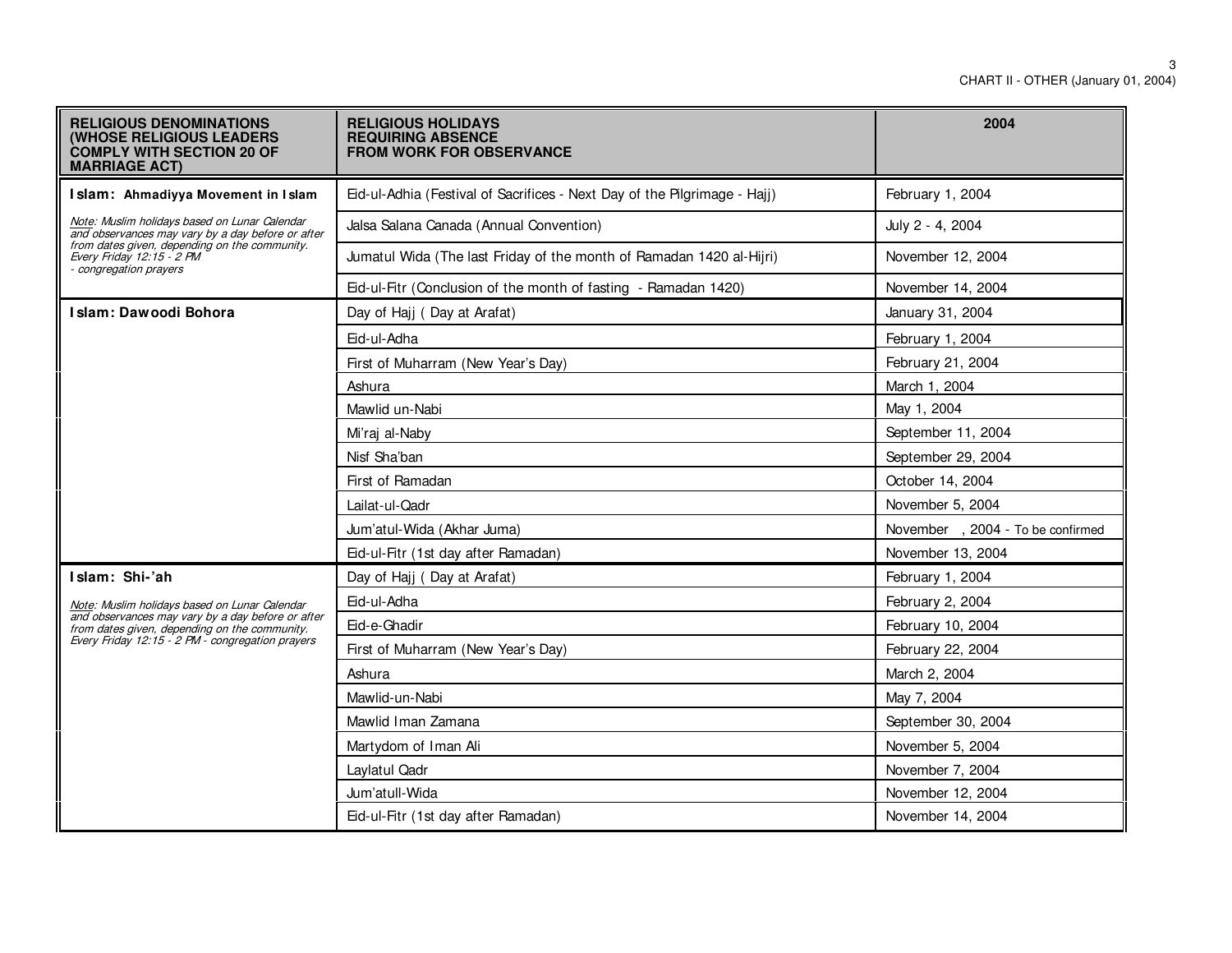| <b>RELIGIOUS DENOMINATIONS</b><br><b>(WHOSE RELIGIOUS LEADERS</b><br><b>COMPLY WITH SECTION 20 OF</b><br><b>MARRIAGE ACT)</b>                                       | <b>RELIGIOUS HOLIDAYS</b><br><b>REQUIRING ABSENCE</b><br><b>FROM WORK FOR OBSERVANCE</b>                             | 2004                                |
|---------------------------------------------------------------------------------------------------------------------------------------------------------------------|----------------------------------------------------------------------------------------------------------------------|-------------------------------------|
| Islam: Sunni<br>Note: Muslim holidays based on Lunar Calendar<br>and observances may vary by a day before or after<br>from dates given, depending on the community. | Eid-ul-Adha (one day and accommodation for those taking<br>the pilgrimage to Mecca)                                  | January 1 or 2, 2004                |
|                                                                                                                                                                     | Fasting Begins - 1 <sup>st</sup> day of Ramadan                                                                      | October 16, 2004                    |
| Every Friday 12:15 - 2 PM<br>congregation prayers                                                                                                                   | Eid-ul-Fitr (one day) (At the end of Ramadan)                                                                        | November 14 or 15, 2004             |
| Islam: Ismaili                                                                                                                                                      | Eid-ul-Adha                                                                                                          | February 1, 2004 (Anticipated)      |
| Note: Muslim holidays based on Lunar Calendar                                                                                                                       | Eid-e-Navroz (fixed date)                                                                                            | March 21, 2004                      |
| and observances may vary by a day before or after<br>from dates given, depending on the community.<br>Every Friday 12:15 - 2 PM                                     | Eid-e-Milad (Birth of Prophet Muhammad)                                                                              | May 1, 2004                         |
| - congregation prayers                                                                                                                                              | Imamat (fixed date - unless it falls within month of mourning, then may vary)                                        | July 11, 2004                       |
|                                                                                                                                                                     | Lial-dul-Qadr (Night of Ascension 23rd Day of Ramadan - day<br>preceding or following Night of Prayers may be taken) | November 6, 2004 (Anticipated)      |
|                                                                                                                                                                     | Eid-ul-Fitr (1st after Ramadan)                                                                                      | November 14, 2004 (Anticipated)     |
|                                                                                                                                                                     | Birth of Imam (fixed date)*                                                                                          | December 13, 2004                   |
| Jain Society of Toronto                                                                                                                                             | Mahavir Jayanti                                                                                                      | April 3, 2004                       |
| Based on Lunar Calendar for Toronto                                                                                                                                 | Akshaya Tritya                                                                                                       | April 22, 2004                      |
|                                                                                                                                                                     | Paryushan Parva Begins                                                                                               | September 11, 2004                  |
|                                                                                                                                                                     | Samvantsari (Day of Forgiveness) Paryushan Ends                                                                      | September 18, 2004                  |
|                                                                                                                                                                     | Daslakshani Farva Begins                                                                                             | September 18, 2004                  |
|                                                                                                                                                                     | Ananta Chaturdasi                                                                                                    | September 27, 2004                  |
|                                                                                                                                                                     | Kshmavani (Day of Forgiveness) Daslakshana Ends                                                                      | September 28, 2004                  |
|                                                                                                                                                                     | Mahavir Nirvan-Diwali                                                                                                | November 11, 2004                   |
|                                                                                                                                                                     | Gnan Panchami (Day of Knowledge)                                                                                     | November 16, 2004                   |
|                                                                                                                                                                     | Lokashah Jayanti                                                                                                     | November 26, 2004                   |
|                                                                                                                                                                     | Maun Jiyaras (Agiyaras)                                                                                              | December 12, 2004                   |
| Jewish: Conservative                                                                                                                                                | Pesach/Passover (1 <sup>st</sup> , 2 <sup>nd</sup> , 7 <sup>th</sup> & 8 <sup>th</sup> Days)                         | April 6-7, 2004 / April 12-13, 2004 |
| Note: Sabbath starts Friday sundown. All holy days<br>start sundown the night preceding the holiday.                                                                | Shavuot/Pentecost (2 days)                                                                                           | May 26 - 27, 2004                   |
|                                                                                                                                                                     | Rosh Hashanah / New Year (2 days)                                                                                    | September 16-17, 2004               |
|                                                                                                                                                                     | Yom Kippur / Day of Atonement (1 day)                                                                                | September 25, 2004                  |
|                                                                                                                                                                     | Succot (Tabernacles - 1st, 2 <sup>nd</sup> , 8 <sup>th</sup> , 9 <sup>th</sup> Days)                                 | Sept.30-Oct.1, 2004 / Oct.7-8, 2004 |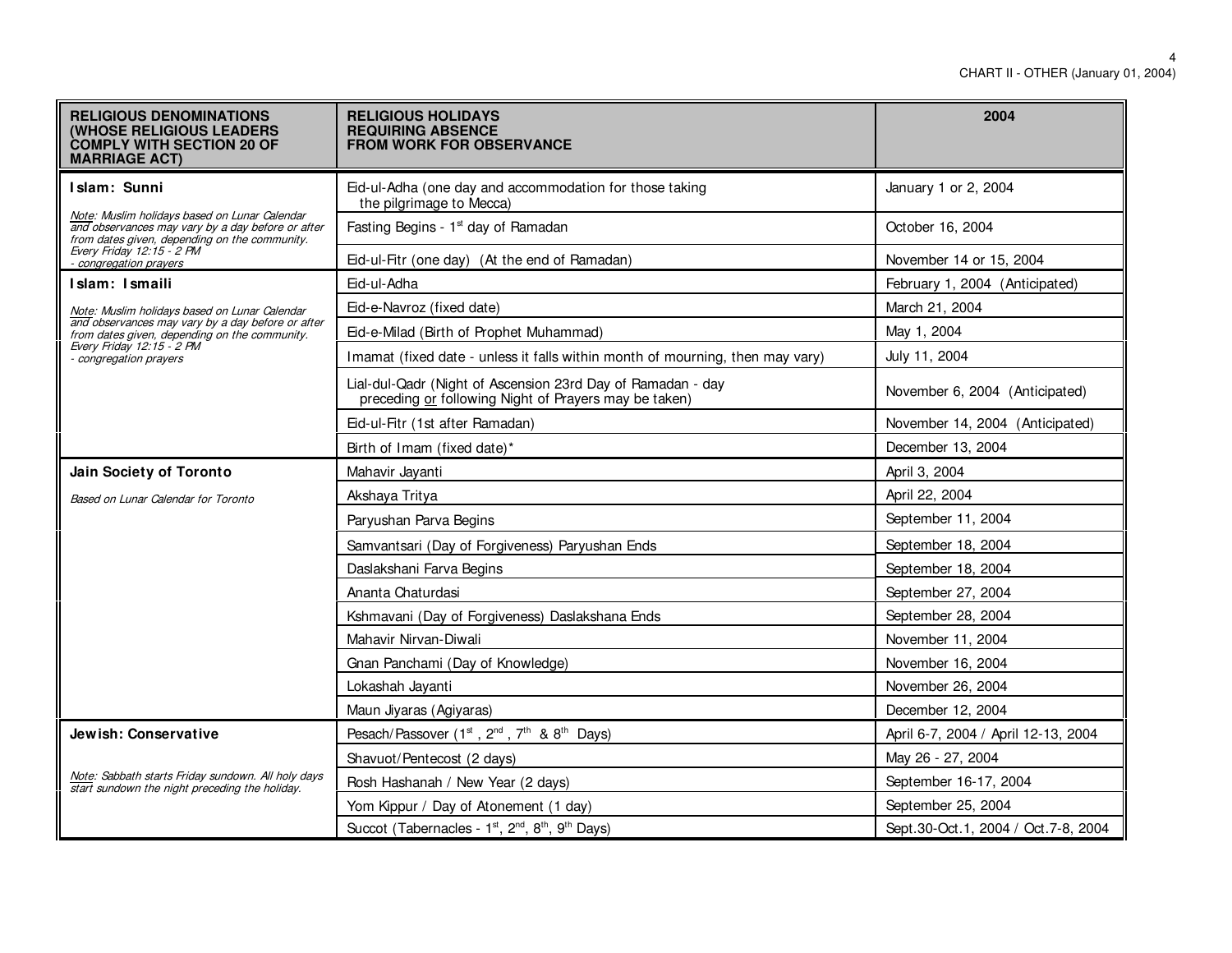| <b>RELIGIOUS DENOMINATIONS</b><br><b>(WHOSE RELIGIOUS LEADERS)</b><br><b>COMPLY WITH SECTION 20 OF</b><br><b>MARRIAGE ACT)</b> | <b>RELIGIOUS HOLIDAYS</b><br><b>REQUIRING ABSENCE</b><br><b>FROM WORK FOR OBSERVANCE</b> | 2004                                |
|--------------------------------------------------------------------------------------------------------------------------------|------------------------------------------------------------------------------------------|-------------------------------------|
| Jewish: Orthodox                                                                                                               | Purim                                                                                    | March 7, 2004                       |
| Note: Sabbath starts Friday sundown. All holy days                                                                             | Pesach/Passover (1st, 2nd, 7th & 8th Days)                                               | April 6, 7, 12 and 13, 2004         |
| start sundown the night preceding the holiday.                                                                                 | Yom ha-Shoah                                                                             | April 18, 2004                      |
|                                                                                                                                | Shavuot/Pentecost (2 days)                                                               | May 26 and 27, 2004                 |
|                                                                                                                                | Rosh Hashanah / New Year (2 days)                                                        | September 16 and 17, 2004           |
|                                                                                                                                | Yom Kippur / Day of Atonement (1 day)                                                    | September 25, 2004                  |
|                                                                                                                                | Succot (1 <sup>st</sup> , 2 <sup>nd</sup> Days)                                          | September 30 / October 1, 2004      |
|                                                                                                                                | Shemini Atzeret / Simchat Torah (2 days)                                                 | October 7 and 8, 2004               |
|                                                                                                                                | Hanukkah                                                                                 | December 8, 2004                    |
| Jewish: Reform                                                                                                                 | Purim                                                                                    | March 7, 2004                       |
|                                                                                                                                | Pesach/Passover (1st, 2nd, 7th & 8th Days) *                                             | April 6-7, 2004 / April 12-13, 2004 |
|                                                                                                                                | Yom ha-Shoah                                                                             | April 18, 2004                      |
| Note: Sabbath starts Friday sundown. All holy days<br>start sundown the night preceding the holiday.                           | Shavuot/Pentecost                                                                        | May 26, 2004                        |
|                                                                                                                                | Rosh Hashanah / New Year *                                                               | September 16-17, 2004               |
|                                                                                                                                | Yom Kippur / Day of Atonement (1 day) *                                                  | September 25, 2004                  |
|                                                                                                                                | Succot                                                                                   | September 30, 2004                  |
|                                                                                                                                | Simchat Torah                                                                            | October 7, 2004                     |
|                                                                                                                                | Hanukkah                                                                                 | December 8, 2004                    |
| <b>Native Peoples</b>                                                                                                          | Spring Solstice                                                                          | March 21, 2004                      |
| Note: Each band may have unique spiritual                                                                                      | National Day of Solidarity for Native People*                                            | June 21, 2004                       |
| observances which, while not "Religious Holiday",<br>may require accommodation.                                                | <b>Harvest Solstice</b>                                                                  | October 11, 2004                    |
|                                                                                                                                | <b>Winter Solstice</b>                                                                   | December 18, 2004                   |
| <b>Sikh</b>                                                                                                                    | Birthday of Guru Gobind Singh                                                            |                                     |
|                                                                                                                                | Maghi                                                                                    |                                     |
|                                                                                                                                | Hola Mohalla                                                                             |                                     |
|                                                                                                                                | Baisakhi                                                                                 |                                     |
|                                                                                                                                | Martyrdom of Guru Arjan Dev                                                              | No response to consultation request |
|                                                                                                                                | Parkash                                                                                  |                                     |
|                                                                                                                                | Diwali                                                                                   |                                     |
|                                                                                                                                | Installation of Holy Scriptures as Guru Granth Sahib                                     |                                     |
|                                                                                                                                | Birthday of Guru Nanak Dev                                                               |                                     |
|                                                                                                                                | Martyrdom of Guru Tegh Bahadur                                                           |                                     |
|                                                                                                                                | Birthday of Guru Gobind Singh                                                            |                                     |